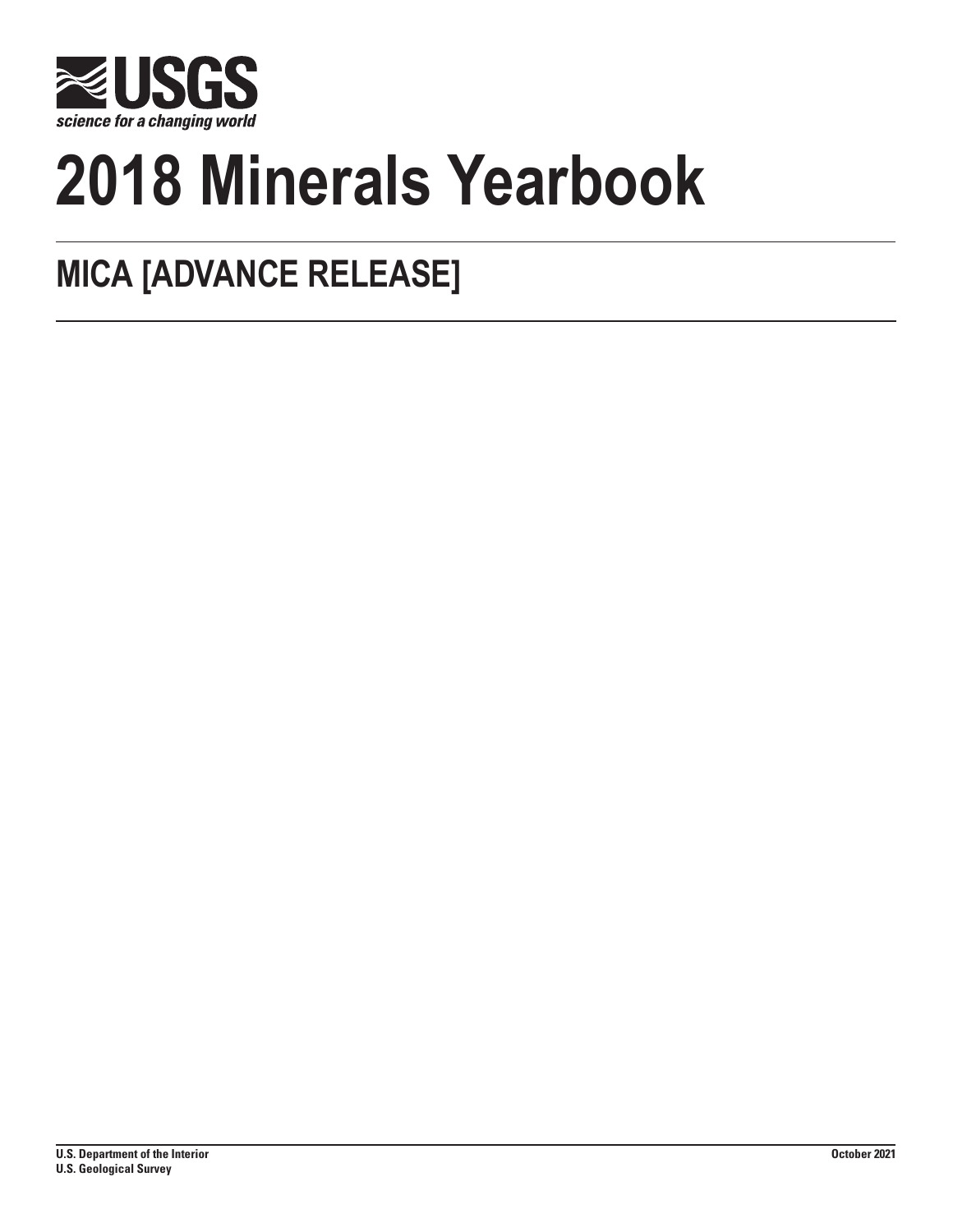## **Mica**

### By Stephen M. Jasinski

#### **Domestic survey data and tables were prepared by Sheema Merchant, statistical assistant, and the author.**

The United States was one of the world's leading producers of mica; scrap and flake mica production in 2018 was 44,000 metric tons (t), an increase of 10% compared with 40,000 t in 2017. World production of mica was estimated to have increased by 6% to 375,000 t from 353,000 t in 2017 (tables 1, 11). The quantity of ground mica sold or used by producers decreased by 6% to 65,300 t valued at \$22.8 million from 69,700 t valued at \$23.4 million in 2017 (tables 1, 2). Essentially all sheet mica used in the United States was imported. China, Brazil, Belgium, and India were, in decreasing order by quantity, the major suppliers (tables 7, 9). Consumption of mica splittings was 243 t in 2018, a 5% decrease from 255 t in 2017 (tables 1, 3).

Mica's value is based on several of its unique physical properties. The crystalline structure of mica forms layers that can be split or delaminated into thin sheets. These sheets are chemically inert, dielectric, elastic, flexible, hydrophilic, insulating, lightweight, platy, reflective, refractive, and resilient, and range in opacity from transparent to opaque. Mica is stable when exposed to electricity, light, moisture, and extreme temperatures. The mica group represents 37 phyllosilicate minerals that have a layered or platy texture. The commercially important micas are muscovite and phlogopite, which are used in a variety of applications. Muscovite is the principal mica used by the electrical industry to make mica-based capacitors that can operate in environments with temperatures and (or) frequencies that are too high for polypropylene capacitors. Phlogopite mica is used in plastic composites for automotive applications because of its dimensional stability, increased stiffness, and improved heat distortion temperature. Muscovite and phlogopite are used in sheet and ground forms (Rieder and others, 1998, p. 43–45).

#### **Production**

In 2018, eight companies produced scrap and flake mica in four States with the largest quantity produced in Georgia. The U.S. Geological Survey (USGS) obtained the data in this report through two voluntary surveys of U.S. scrap and flake and ground mica producers. Responses were received from two scrap and flake producers and one ground mica producer. The USGS estimated the production quantities and values of nonreporting companies on the basis of past reports from producers, adjusted by employment data from the Mine Safety and Health Administration.

#### **Consumption**

*Block and Sheet Mica.*—Sheet mica was used principally in the electronics and electrical industries. Its usefulness in these applications is derived from its unique electrical and thermal insulating properties and its mechanical properties, which allow it to be cut, punched, stamped, and machined to close tolerances.

Mica splittings represented the largest part of the sheet mica industry in the United States. Consumption of muscovite and phlogopite splittings was 243 t in 2018, a 5% decrease from 255 t in 2017 (table 3). Muscovite splittings from India accounted for essentially all domestic consumption.

Only high-quality muscovite film mica, which is known as either India ruby mica or ruby muscovite mica, is used as a dielectric in capacitors. The highest quality mica film is used to manufacture capacitors for calibration standards. The next lower grade is used in transmitting capacitors. Receiving capacitors use a slightly lower grade of high-quality muscovite.

The leading use of block mica is as an electrical insulator in electronic equipment. Consumption of muscovite block mica was withheld to avoid disclosing company proprietary data. High-quality block mica is processed to line the gauge glasses of high-pressure steam boilers because of its flexibility, transparency, and resistance to heat and chemical attack. Other uses include diaphragms for oxygen breathing equipment, marker dials for navigation compasses, optical filters, pyrometers, retardation plates in helium-neon lasers, thermal regulators, and stove and kerosene heater windows. Specialized applications for sheet mica are in aerospace components, laser devices, medical electronics, missile systems, optical instrumentation, radar systems, and radiation detector windows that are transparent to alpha emissions (Geiger-Mueller tubes).

#### **Stocks**

In 2018, industry stocks of muscovite and phlogopite mica splittings were an estimated 74 t, a 4% increase from 71 t in 2017 (table 3). The industry stocks of muscovite block mica were withheld to avoid disclosing company proprietary data.

*Built-Up Mica.*—In 2017, the total quantity of built-up mica that was consumed or shipped was about 236 t (table 4). Segment plate and molding plate were the major end-use products and accounted for 61% and 14% of the total, respectively.

Muscovite and phlogopite splittings were fabricated into various built-up mica products by seven companies that operated seven plants in five States. Produced by mechanized or hand setting of overlapping splittings and alternate layers of binders and splittings, built-up mica is used primarily as an electrical insulation material. Mica insulation is used in hightemperature and fire-resistant power cable in aluminum plants, blast furnaces, critical wiring circuits (for example, defense systems, fire and security alarm systems, and surveillance systems), heaters and boilers, lumber kilns, metal smelters, and tanks and furnace wiring. Specific high-temperature micainsulated wire and cable are rated to work for up to 15 minutes in molten aluminum, glass, and steel. Major products are bonding materials; flexible, heater, molding, and segment plates; mica paper; and tape.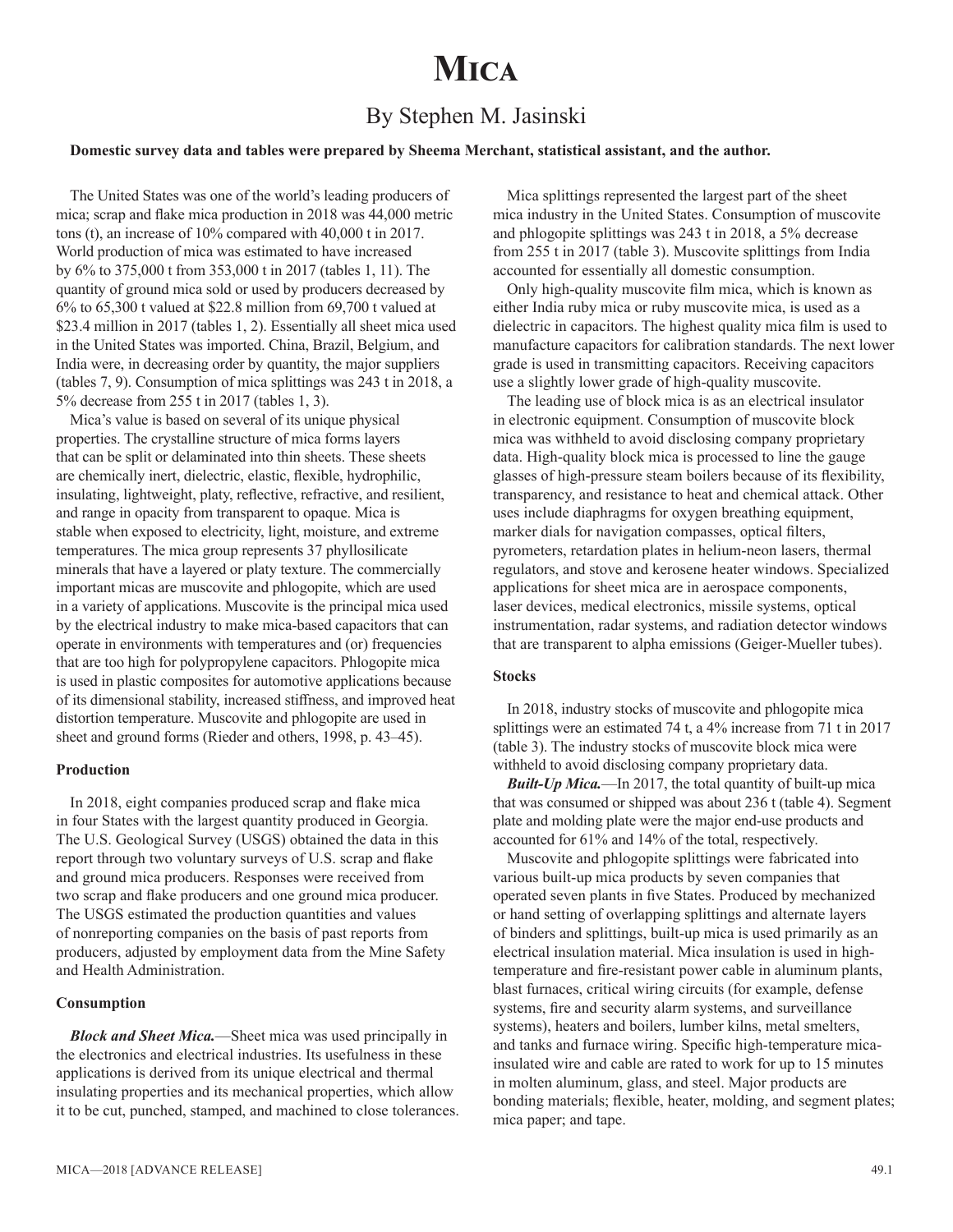Flexible plate (cold) is used in electric motor and generator armatures, field coil insulation, and magnet and commutator core insulation. In 2018, mica consumption in flexible plate was an estimated 11 t valued at \$74,000.

Molding plate is sheet mica from which V-rings are cut and stamped for use in insulating the copper segments from the steel shaft ends of a commutator. Molding plate is also fabricated into tubes and rings for insulation in armatures, motor starters, and transformers. Consumption for molding plate decreased by 18% to an estimated 32 t in 2018 valued at \$257,000.

Segment plate acts as insulation between the copper commutator segments of direct-current universal motors and generators. Consumption of mica in the production of segment plate was estimated to be about 143 t in 2018 valued at \$220,000. Phlogopite built-up mica is preferred because it wears at the same rate as the copper segments. Although muscovite has a greater resistance to wear, it causes uneven ridges that may interfere with the operation of a motor or generator.

Some types of built-up mica have bonded splittings reinforced with glass, linen, muslin, plastic, silk, or special paper. These products are very flexible and are produced in wide, continuous sheets that are either used as is, rolled, cut into ribbons or tapes, or trimmed to specified dimensions. Built-up mica products may also be corrugated or reinforced by multiple layering.

*Mica Paper (Reconstituted Mica).*—Primary uses for mica paper were the same as those for built-up mica. Five companies consumed scrap mica to produce mica paper for electrical and insulation applications. The principal source of the scrap was India.

*Scrap and Flake.*—Production of scrap and flake mica in the United States increased to 44,000 t, 10% more than that of 2017 (table 1). This scrap and flake mica was sold to domestic grinding plants with very little being exported in this form.

*Ground Mica.*—The quantity of ground mica sold or used by producers decreased by 6% to 65,300 t valued at \$22.8 million from 69,700 t valued at \$23.4 million in 2017 (tables 1, 2). The leading domestic use of ground mica was in joint compound for filling and finishing seams and blemishes in gypsum wallboard (drywall), which accounted for 42.0% of ground mica sold or used by producers in 2018 (table 2). Mica acts as a filler and extender, provides smooth consistency, improves the workability of the compound, and provides resistance to cracking.

 "Other" uses for ground mica, which together accounted for 29.6% of ground mica consumption, included several end-use categories for which data were withheld to avoid disclosing company proprietary data and (or) were very small in comparison to other specified end uses. This category included mica used in electrical insulation, roofing, rubber, textile and decorative coatings, welding rods, well drilling mud, and miscellaneous uses.

Consumption in paint accounted for 26.8% of the ground mica used in 2018, a 24% decrease in tonnage compared with 2017. In the paint industry, ground mica is used as a pigment extender that also facilitates suspension, reduces chalking, prevents shrinking and shearing of the paint film, increases resistance of the paint film to water penetration and weathering, and brightens the tone of colored pigments. Mica also promotes paint adhesion in aqueous and oleoresinous formulations.

The plastics industry used ground mica as an extender and filler, especially in parts for automobiles as lightweight insulation to suppress sound and vibration. In 2018, consumption of ground mica in plastic applications accounted for 1.8% of the total. Mica is used in plastic automobile fascia and fenders as a reinforcing material, improving mechanical properties and increasing dimensional stability, stiffness, and strength. Mica-reinforced plastics also have high-heat dimensional stability, reduced warpage, and good surface properties.

Ground mica was used as an additive to drilling muds by the well-drilling industry. Coarsely ground mica flakes help prevent the loss of circulation by sealing porous sections of the drill hole. During 2018, the number of drill rigs operating in the United States was 924 rigs at the beginning of the year and 1,083 rigs at the end of December, which was the high for the year. The average weekly drill rig count for 2018 was 1,032 operating rigs, compared with an average of 876 in 2017 (Baker Hughes Inc., 2019).

Other uses for ground mica are in the rubber industry as an inert filler and mold release compound. As a rubber additive, mica reduces gas permeability and improves resiliency. The platy nature of mica enhances release performance in the manufacture of molded rubber products. As a surface coating in the production of rolled roofing and asphalt shingles, mica prevents the sticking of adjacent surfaces. Mica is used in decorative coatings on wallpaper, concrete, stucco, and tile surfaces. It also is used as an ingredient in flux coatings on welding rods, in some special greases, and as coatings for core and mold release compounds, facing agents, and mold washes in foundry applications (MICAMAFCO, 2011).

Ground phlogopite mica is used in automotive brake linings and clutch plates to reduce noise and vibration (as an asbestos substitute); as sound-absorbing insulation for coatings and polymer systems; in reinforcing additives for polymers to increase strength and stiffness and to improve stability to heat, chemicals, and ultraviolet radiation; in heat shields and temperature insulation; in industrial coating additives to decrease the permeability of moisture and hydrocarbons; and in polar polymer formulations to increase the strength of epoxies, nylons, and polyesters (Imerys Performance Additives, undated).

Wet-ground mica, which retains the brilliancy of its cleavage faces, is used primarily in pearlescent paints by the automotive industry. In the cosmetics industry, its reflective and refractive properties make mica an important ingredient in blushes, eyeliner, eyeshadow, foundation, hair and body glitter, lipstick, lip gloss, mascara, moisturizing lotions, and nail polish. Mica is added to latex balloons to provide a colored shiny surface.

Natural mica is used by the Taos and Picuris Pueblos Indians in north-central New Mexico to make pottery. The pottery is made from weathered Precambrian mica schist and has flecks of mica throughout the vessels. Tewa Pueblo pottery is made by coating the clay with mica to provide a dense, glittery micaceous finish over the entire object.

#### **Prices**

Sheet mica prices vary with grade and can range from less than \$1 per kilogram for low-quality mica to more than \$2,000 per kilogram for the highest quality. The estimated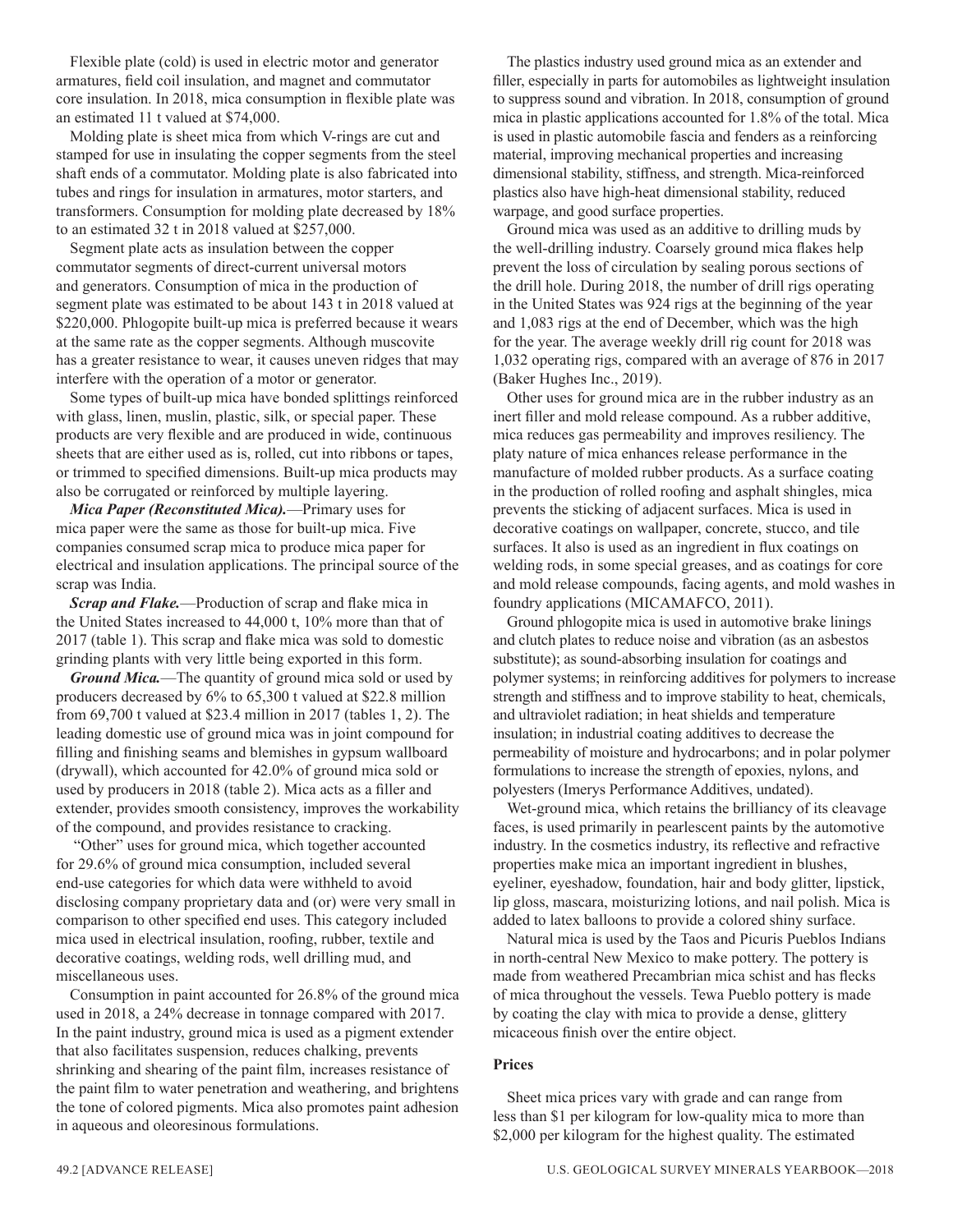average unit values of mica splittings consumed in the United States in 2018 were muscovite splittings, \$1.61 per kilogram, and phlogopite splittings, \$7.68 per kilogram. The estimated average unit values for block mica consumed in the United States in 2018 were withheld to avoid disclosing company proprietary data.

In 2018, the average unit value of scrap and flake mica produced in the United States, which included high-quality sericite, was \$122 per metric ton (table 1). The average value of dry-ground mica was \$308 per metric ton, and the average value of wet-ground mica was \$454 per metric ton (tables 1, 2).

#### **Foreign Trade**

According to data from the U.S. Census Bureau, the quantity of U.S. total exports of mica in 2018 was 6,720 t valued at \$23.5 million, a 10% decrease in quantity and a slight decrease in value from those of 2017 (table 10). The quantity of domestic ground mica (powder) exports was 5,780 t valued at \$9.35 million, a 9% decrease in quantity and a 3% increase in value from those of 2017. The quantity of exports of crude and rifted mica in 2018 was 113 t valued at \$358,000 (table 5). This is a 75% decrease in quantity and a slight decrease in value from those in 2017. The quantity of worked and unworked sheet mica exports was 686 t valued at \$13.8 million, a slight decrease in quantity and a 3% decrease in value from those in 2017 (table 10).

The quantity of total imports for consumption of unworked split block, film, splittings, and mica sheet categorized as "Other," almost all of which consisted of unworked low-value scrap mica (less than \$6.00 per kilogram), was 295 t valued at \$555,000, an 86% decrease in quantity and a 68% decrease in value from those of 2017. Imports from Brazil of scrap mica (less than \$6 per kilogram) went from 1,160 t to 160 t, and imports from India fell from 894 t to zero (table 7). The quantity of U.S. imports of worked and unworked sheet mica was 1,890 t valued at \$15.9 million, a slight increase in quantity and value from those of 2017 (table 10). The quantity of ground mica (powder) imports was 27,400 t valued at \$20.6 million, a slight increase in quantity and a 14% increase in value from those of 2017 (table 8). The quantity of worked mica imports was 1,790 t valued at \$15.5 million, a slight increase in quantity and a slight decrease in value from those of 2017 (table 9). Canada was the leading supplier of mica to the United States, followed by China, India, Brazil, and Japan.

#### **World Review**

World production of mica was estimated to be 375,000 t, a 6% increase compared with 353,000 t in 2018 (table 11). China was the leading producer of mica, followed by Finland, the United States, and Madagascar.

In Canada, official statistics for mica production were withheld to avoid disclosing company proprietary data. The quantity of exports from Canada was used as the basis to estimate production in 2016 through 2018.

#### **Outlook**

The major markets for ground mica—drywall joint compounds and paints—are mature and relatively stable, with growth tied to

housing construction. The long-term outlook for ground mica is expected to be stable or to show a slight increase in production. Demand also is affected by automobile production because interior and exterior parts typically contain dry-ground mica or engineered mica composites, and exterior surfaces may be painted with wet-ground pearlescent pigments and mica-containing coatings. North American automobile production is forecast to decrease slightly in 2019 (J.D. Power and Associates, 2018).

Demand for ground mica in smaller specialty markets, such as coated micas, cosmetics, nylon and polyester resins, and polypropylene composites, is expected to have an annual growth rate slightly higher than that of the entire ground mica industry.

Consumption of block mica is expected to stay steady or increase slightly as demand increases in a few specialty markets, such as electronics. A shortage of high-quality block mica is expected to continue because of the generally low percentage of high-quality mica in deposits currently being mined, mostly from pegmatites.

Consumption of mica splittings, which is the principal type of sheet mica consumed in the United States, has been in the range of 200 to 300 metric tons per year in recent years. With no potential new uses apparent and many substitute materials being used, substantial growth is not expected.

#### **References Cited**

- Baker Hughes Inc., 2019, North America rotary rig count (January 2000–current): Houston, TX, Baker Hughes Inc., April 26. (Accessed May 21, 2019, via https://bakerhughesrigcount.gcs-web.com/na-rig-count?c=79687&p=irolreportsother.)
- Imerys Performance Additives, [undated], Mica: Roswell, GA, Imerys Performance Additives. (Accessed July 19, 2018, at https://www.imerysperformance-additives.com/our-minerals/mica.)
- J.D. Power and Associates, 2018, New vehicle sales pace in December expected to slow; annual sales to dip below 14 million: Westlake Village, CA, J.D. Power and Associates press release, December 21. (Accessed December 10, 2019, at https://www.jdpower.com/business/press-releases/jdpower-lmc-automotive-forecast-december-2018.)
- MICAMAFCO, 2011, Mica powder and mica flakes: West Bengal, India, MICAMAFCO. (Accessed December 18, 2017, at http://www.micaworld.in/ micapowderandflakes.html.)
- Rieder, Milan, Cavazzini, Giancarlo, D'yakonov, Y.S., Frank-Kamenetskii, V.A., Gottardi, Glauco, Guggenheim, Stephen, Koval, P.V., Mueller, Georg, Neiva, A.M.R., Radoslovich, E.W., Robert, Jean-Louis, Sassi, F.P., Takeda, Hiroshi, Weiss, Zdenek, and Wones, D.R., 1998, Nomenclature of the micas: Chantilly, VA, American Mineralogist IMA Mica Report, v. 83, no. 11–12, part 1, November–December, 1,385 p.

#### **GENERAL SOURCES OF INFORMATION**

#### **U.S. Geological Survey Publications**

- Historical Statistics for Mineral and Material Commodities in the United States. Data Series 140.
- Mica. Ch. in United States Mineral Resources, Professional Paper 820, 1973.
- Mica (Natural). Ch. in Mineral Commodity Summaries, annual.

#### **Other**

- Economics of Mica, The (8th ed.). Roskill Information Services Ltd., 1997.
- Mica. Ch. in Mineral Facts and Problems, U.S. Bureau of Mines Bulletin 675, 1985.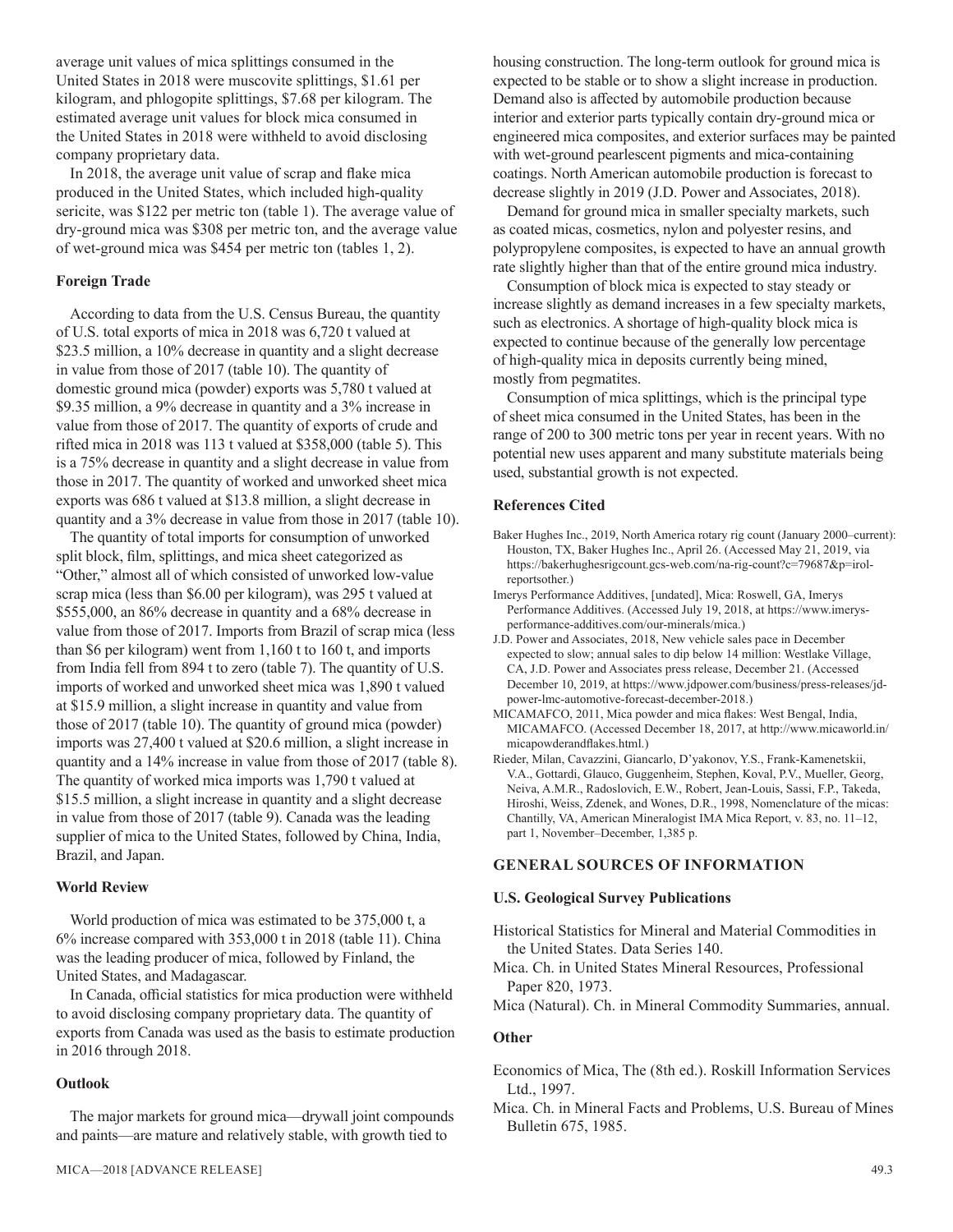#### TABLE 1 SALIENT MICA STATISTICS<sup>1</sup>

|                                        |                        | 2014     | 2015     | 2016      | 2017                  | 2018     |
|----------------------------------------|------------------------|----------|----------|-----------|-----------------------|----------|
| United States:                         |                        |          |          |           |                       |          |
| Production, sold or used by producers: |                        |          |          |           |                       |          |
| Scrap and flake mica:                  |                        |          |          |           |                       |          |
| Quantity                               | metric tons            | 48,200   | 32,600   | 28,000    | 40,000                | 44,000   |
| Value                                  | thousands              | \$5,640  | \$4,640  | \$4,250   | \$6,590               | \$5,360  |
| Ground mica:                           |                        |          |          |           |                       |          |
| Quantity                               | metric tons            | 81,600   | 65,800   | 59,500    | 69,700                | 65,300   |
| Value                                  | thousands              | \$26,500 | \$22,400 | \$21,500  | \$23,400              | \$22,800 |
| Average unit value:                    |                        |          |          |           |                       |          |
| Scrap and flake mica                   | dollars per metric ton | 117      | 142      | 152       | 165                   | 122      |
| Ground:                                |                        |          |          |           |                       |          |
| Dry                                    | do.                    | 281      | 305      | 320       | 292                   | 308      |
| Wet                                    | do.                    | 458      | 423      | 435       | 424                   | 454      |
| Sheet, muscovite and phlogopite:       |                        |          |          |           |                       |          |
| <b>Block</b>                           | dollars per kilogram   | 278      | W        | W         | W                     | W        |
| Splittings                             | do.                    | 1.70     | 1.61     | 1.61      | 1.66                  | 1.65     |
| Consumption:                           |                        |          |          |           |                       |          |
| Block, muscovite:                      |                        |          |          |           |                       |          |
| Quantity                               | kilograms              | 294      | W        | W         | W                     | W        |
| Value                                  | thousands              | \$82     | W        | W         | W                     | W        |
| Splittings, all types                  |                        |          |          |           |                       |          |
| Ouantity                               | metric tons            | 268      | 272      | 243       | 255                   | 243      |
| Value                                  | thousands              | \$455    | \$438    | \$392     | \$423                 | \$400    |
| Exports <sup>2</sup>                   | metric tons            | 8,950    | 8,350    | 7,030     | 7,490                 | 6,720    |
| Imports <sup>3</sup>                   | do.                    | 35,900   | 35,300   | 33,600    | $31,500$ <sup>r</sup> | 30,400   |
| World, production <sup>e</sup>         | do.                    | 341,000  | 338,000  | 338,000 r | 353,000 r             | 375,000  |

<sup>e</sup>Estimated. <sup>r</sup>Revised. do. Ditto. W Withheld to avoid disclosing company proprietary data.

<sup>1</sup>Table includes data available through April 1, 2020. Data are rounded to no more than three significant digits.

2 Source: U.S. Census Bureau. Includes Schedule B Numbers 2525.10.0000, 2525.20.0000, 2525.30.0000, 6814.10.0000, 6814.90.0000.

3 Source: U.S. Census Bureau. Includes Harmonized Tariff Schedule of the United States codes 2525.10.0010, 2525.10.0020, 2525.10.0050, 2525.20.0000, 2525.30.0000, 6814.10.0000, 6814.90.0000.

#### TABLE 2 GROUND MICA SOLD OR USED BY PRODUCERS IN THE UNITED STATES, BY END USE AND METHOD OF GRINDING<sup>1, 2</sup>

|                     |                 | 2017        |       | 2018          |             |       |  |
|---------------------|-----------------|-------------|-------|---------------|-------------|-------|--|
|                     | <b>Quantity</b> | Value       | Unit  | Quantity      | Value       | Unit  |  |
|                     | (metric tons)   | (thousands) | value | (metric tons) | (thousands) | value |  |
| End use:            |                 |             |       |               |             |       |  |
| Joint compound      | 29,400          | \$8,170     | \$278 | 27,400        | \$8,400     | \$307 |  |
| Paint               | 22,900          | 9,850       | 430   | 17,500        | 7,880       | 450   |  |
| Plastics            | 1,690           | 1,190       | 707   | 1,160         | 873         | 752   |  |
| Other <sup>3</sup>  | 15,700          | 4,230       | 269   | 19,300        | 5,650       | 293   |  |
| Total               | 69,700          | 23,400      | 337   | 65,300        | 22,800      | 349   |  |
| Method of grinding: |                 |             |       |               |             |       |  |
| Dry                 | W               | W           | 292   | W             | W           | 308   |  |
| Wet                 | W               | W           | 424   | W             | W           | 454   |  |
|                     |                 |             |       |               |             |       |  |

W Withheld to avoid disclosing company proprietary data.

<sup>1</sup>Table includes data available through April 1, 2020. Data are rounded to no more than three significant digits; may not add to totals shown.

 $2$ Domestic material and imported scrap. Low-quality sericite is not included.

<sup>3</sup>Includes mica used for molded electrical insulation, roofing, rubber, textile and decorative coatings, welding rods, well drilling mud, and miscellaneous.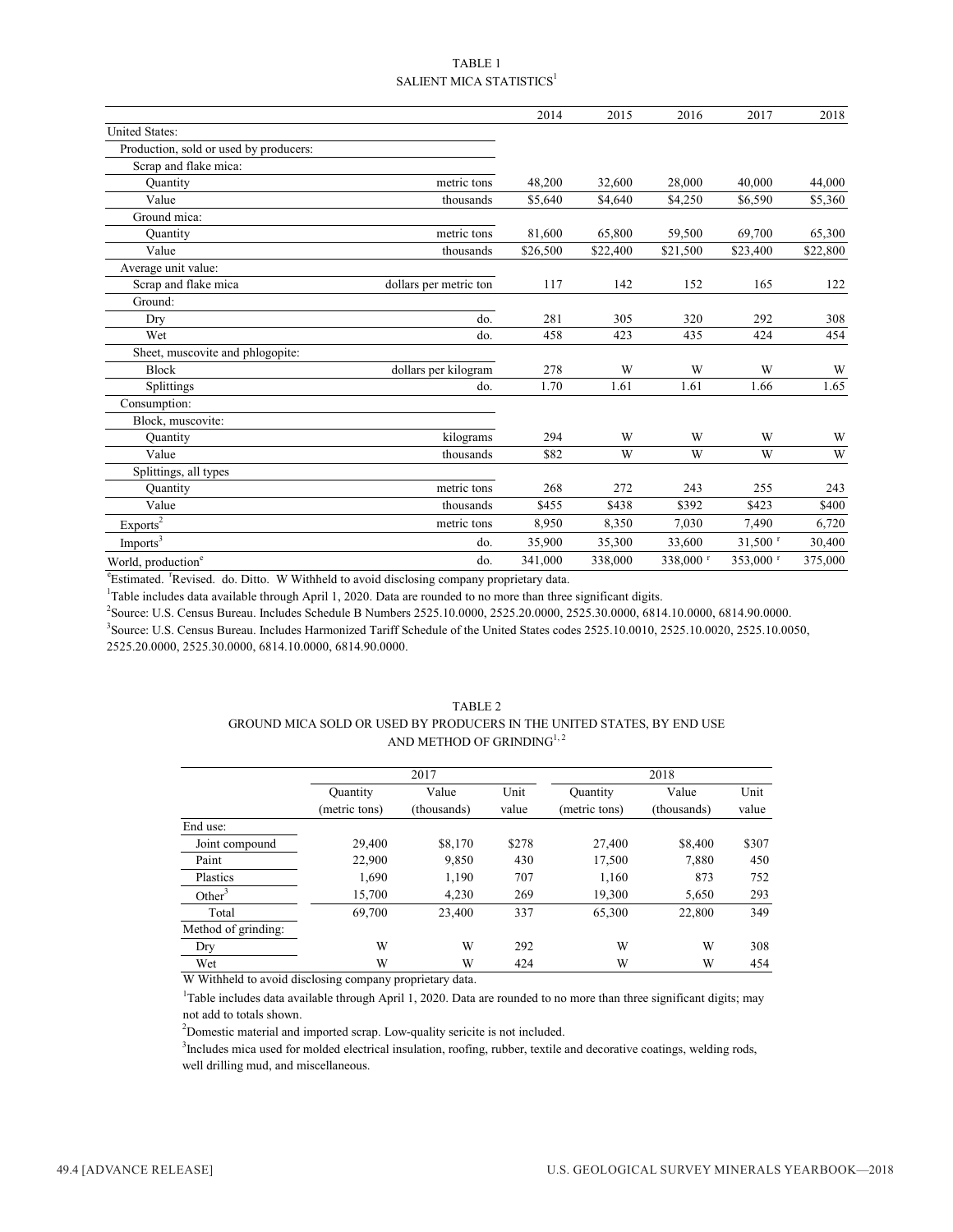#### TABLE 3 ESTIMATED CONSUMPTION AND STOCKS OF MICA SPLITTINGS IN THE UNITED STATES  $^{\rm l}$

|      | Consumption   | Stocks on   |               |
|------|---------------|-------------|---------------|
|      | Quantity      | Value       | December 31   |
| Year | (metric tons) | (thousands) | (metric tons) |
| 2017 | 255           | \$423       |               |
| 2018 | 243           | 400         | 7Δ            |

<sup>1</sup>Table includes data available through April 1, 2020.

#### TABLE 4

#### ESTIMATED BUILT-UP MICA SOLD OR USED IN THE UNITED STATES, BY PRODUCT  $^{1,\,2}$

|                       | 2017          |             | 2018          |                      |  |
|-----------------------|---------------|-------------|---------------|----------------------|--|
|                       | Quantity      | Value       | Quantity      | Value<br>(thousands) |  |
| Product               | (metric tons) | (thousands) | (metric tons) |                      |  |
| Flexible plate (cold) | 11            | \$90        | 11            | \$74                 |  |
| Molding plate         | 39            | 342         | 32            | 257                  |  |
| Segment plate         | 143           | 221         | 143           | 220                  |  |
| Other                 | 52            | 97          | 50            | 92                   |  |
| Total                 | 245           | 749         | 236           | 643                  |  |

<sup>1</sup>Table includes data available through April 1, 2020. Data are rounded to no more than three significant digits; may not add to totals shown.

 $2$ Consists of alternating layers of binder and irregularly arranged and partly overlapped splittings.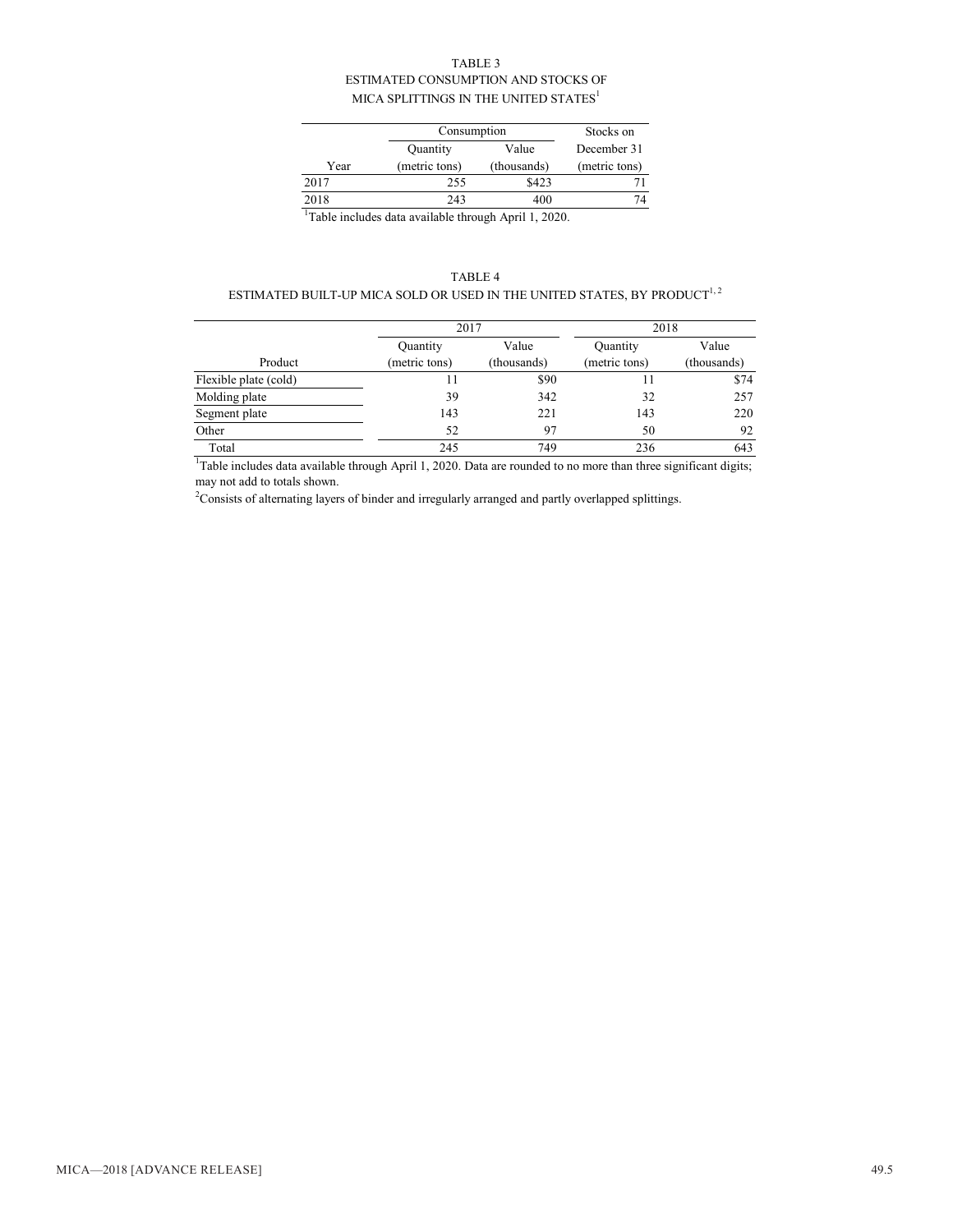| TABLE 5                                                                               |  |
|---------------------------------------------------------------------------------------|--|
| U.S. EXPORTS OF CRUDE AND RIFTED MICA. MICA POWDER, AND WASTE, BY COUNTRY OR LOCALITY |  |

|                     | Crude and rifted           |             |                |                            |                   |             |                |             |
|---------------------|----------------------------|-------------|----------------|----------------------------|-------------------|-------------|----------------|-------------|
|                     | Less than \$6 per kilogram |             |                | More than \$6 per kilogram | Powder            |             |                | Waste       |
|                     | Quantity                   | Value       | Quantity       | Value                      | Quantity          | Value       | Quantity       | Value       |
| Country or locality | (metric tons)              | (thousands) | (metric tons)  | (thousands)                | (metric tons)     | (thousands) | (metric tons)  | (thousands) |
| 2017                | 449                        | \$329       | $\overline{2}$ | \$32                       | 6,340             | \$9,040     | $\overline{3}$ | \$11        |
| 2018:               |                            |             |                |                            |                   |             |                |             |
| Algeria             |                            |             |                |                            | 92                | $20\,$      |                |             |
| Angola              |                            |             |                |                            | 33                | 8           |                |             |
| Bahamas, The        |                            |             | 29             | 234                        | $\qquad \qquad -$ |             |                |             |
| Barbados            |                            |             | --             | $-$                        | 43                | 62          |                |             |
| Belgium             |                            |             |                | --                         | 47                | 409         |                |             |
| <b>Brazil</b>       |                            |             |                | --                         | 532               | 572         |                |             |
| Canada              | 9                          | 3           |                | --                         | 588               | 1,320       | 151            | 150         |
| Chile               | 19                         | 12          |                | --                         | (2)               | 9           |                |             |
| China               | 3                          | 9           | $\sim$         | --                         | 224               | 790         |                |             |
| Costa Rica          |                            |             | (2)            | 6                          | 20                | 14          |                |             |
| Dominica            |                            |             |                | --                         | 13                | 20          |                |             |
| Dominican Republic  |                            |             |                | --                         | 59                | 48          |                |             |
| Germany             | $\mathbf{1}$               | 4           |                | --                         | 572               | 1,730       |                |             |
| Guatemala           |                            |             | (2)            | 3                          | 15                | 21          |                |             |
| Honduras            | --                         | --          | ٠.             | $-$                        | 22                | 8           | --             |             |
| India               | 23                         | 38          |                | --                         | 53                | 115         | --             |             |
| Italy               |                            | --          |                | --                         | 73                | 158         | --             |             |
| Jamaica             |                            |             |                | --                         | 22                | 35          | --             |             |
| Japan               | --                         | --          |                | --                         | 420               | 781         | $-$            |             |
| Korea, Republic of  | 3                          | 8           |                | --                         | 163               | 309         | $\overline{a}$ |             |
| Mexico              | 20                         | 20          |                | --                         | 2,190             | 1,540       | 19             | 39          |
| Netherlands         |                            |             |                | --                         | 98                | 133         | --             |             |
| Pakistan            |                            |             |                | --                         | 16                | 72          |                |             |
| Peru                |                            |             |                |                            | 31                | 13          |                |             |
| Singapore           |                            |             |                |                            | 20                | 34          |                |             |
| Spain               |                            |             |                |                            | 16                | 25          |                |             |
| St. Lucia           |                            |             |                |                            | 42                | 29          |                |             |
| Taiwan              |                            |             |                |                            | 12                | 102         |                |             |
| United Kingdom      | 3                          | 8           | $\overline{a}$ | $\overline{a}$             | 72                | 125         |                |             |
| Other               | $\overline{2}$             | 6           | (2)            | 6                          | 290               | 849         | $-$            |             |
| Total               | 83                         | 108         | 30             | 250                        | 5,780             | 9,350       | 170            | 190         |

-- Zero.

 $2$ Less than  $\frac{1}{2}$  unit. <sup>1</sup>Table includes data available through April 1, 2020. Data are rounded to no more than three significant digits; may not add to totals shown.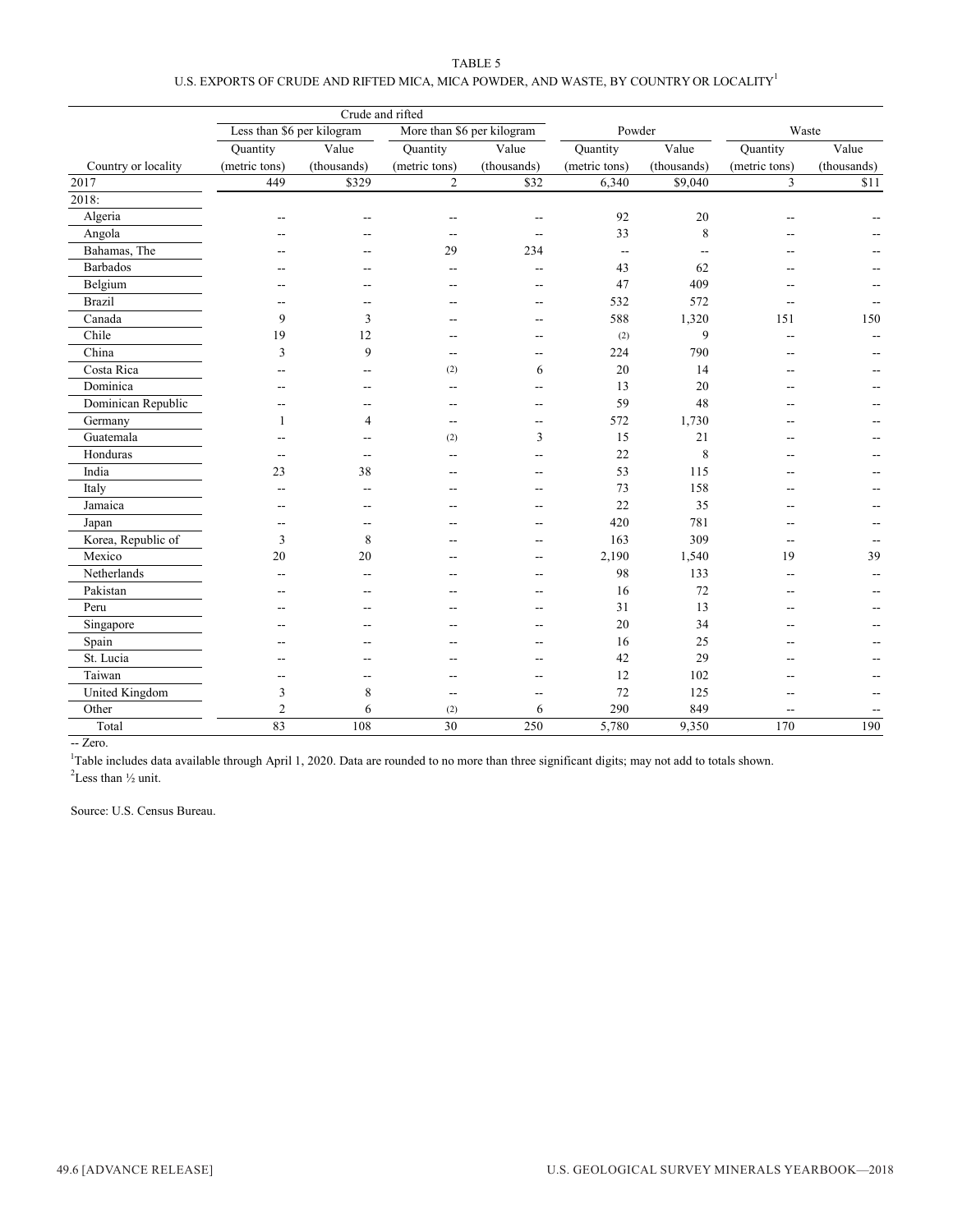TABLE 6 U.S. EXPORTS OF WORKED MICA, BY COUNTRY OR LOCALITY<sup>1</sup>

|                                                                                                          | Plates, sheets  |             | Other         |             |  |
|----------------------------------------------------------------------------------------------------------|-----------------|-------------|---------------|-------------|--|
|                                                                                                          | <b>Quantity</b> | Value       | Quantity      | Value       |  |
| Country or locality                                                                                      | (metric tons)   | (thousands) | (metric tons) | (thousands) |  |
| 2017                                                                                                     | 330             | \$9,180     | 371           | \$5,020     |  |
| 2018:                                                                                                    |                 |             |               |             |  |
| <b>Brazil</b>                                                                                            | 55              | 1,660       | 9             | 345         |  |
| Canada                                                                                                   | 43              | 1,140       | 119           | 1,570       |  |
| China                                                                                                    | 8               | 339         | 47            | 352         |  |
| Germany                                                                                                  | 13              | 433         | 100           | 640         |  |
| Italy                                                                                                    | 16              | 572         | (2)           | 39          |  |
| Japan                                                                                                    | 5               | 187         | 24            | 178         |  |
| Mexico                                                                                                   | 73              | 1,770       | 45            | 1,290       |  |
| Other                                                                                                    | 52              | 1,770       | 43            | 1,270       |  |
| Total                                                                                                    | 267             | 7.870       | 389           | 5,690       |  |
| <sup>1</sup> Table includes data available through April 1, 2020. Data are rounded to no more than three |                 |             |               |             |  |

significant digits; may not add to totals shown. 2 Less than ½ unit.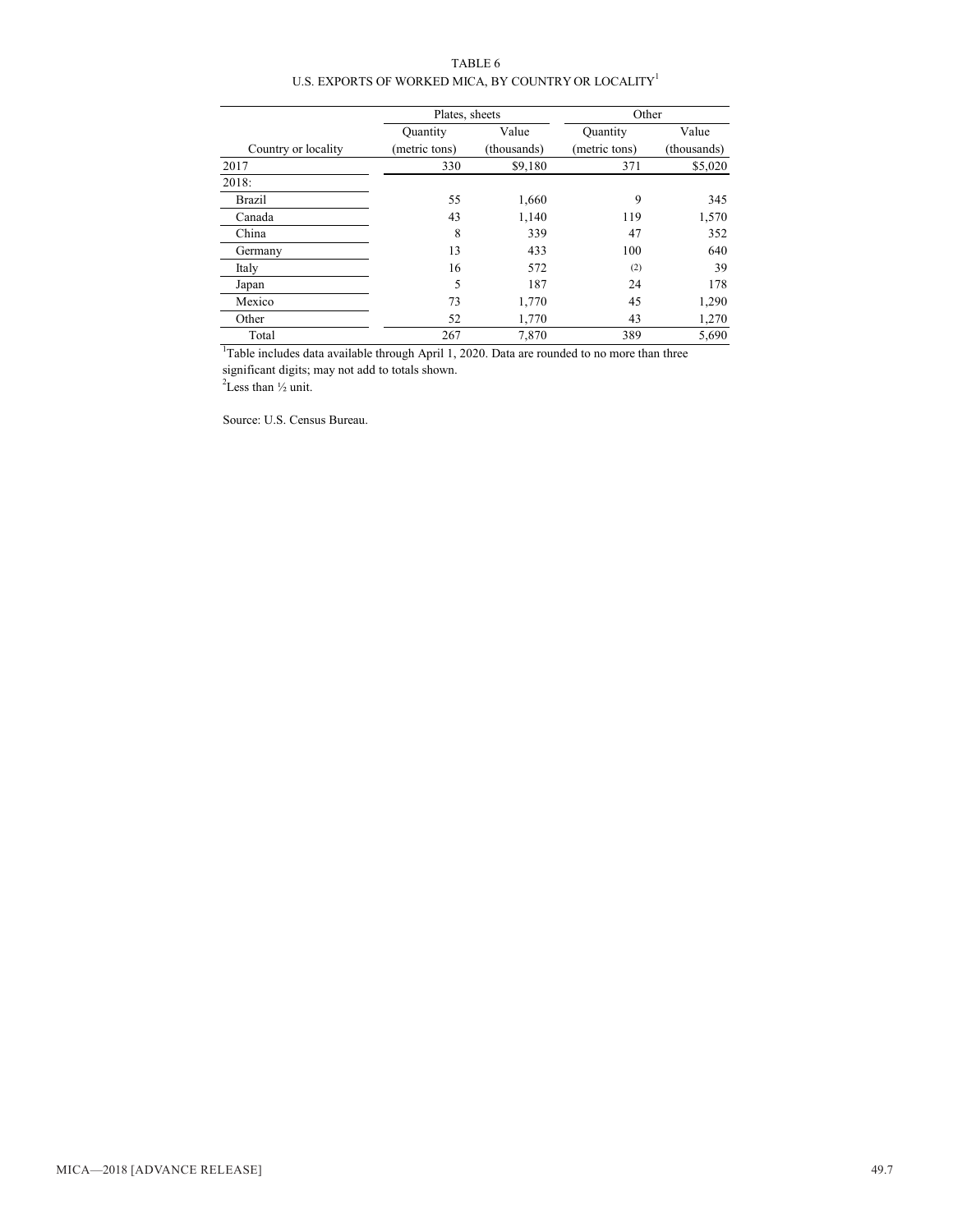#### TABLE 7 U.S. IMPORTS FOR CONSUMPTION OF CRUDE AND RIFTED MICA, BY COUNTRY OR LOCALITY<sup>1</sup>

|                     |                 |             |               | Other       |                |                            |               |                            |
|---------------------|-----------------|-------------|---------------|-------------|----------------|----------------------------|---------------|----------------------------|
|                     | Split block     |             |               | Splittings  |                | Less than \$6 per kilogram |               | More than \$6 per kilogram |
|                     | <b>Quantity</b> | Value       | Quantity      | Value       | Ouantity       | Value                      | Quantity      | Value                      |
| Country or locality | (metric tons)   | (thousands) | (metric tons) | (thousands) | (metric tons)  | (thousands)                | (metric tons) | (thousands)                |
| 2017                | 29              | \$62        | 36            | \$82        | 2,070          | \$1,560                    |               | \$10                       |
| 2018:               |                 |             |               |             |                |                            |               |                            |
| <b>Brazil</b>       | --              |             | --            | --          | 160            | 124                        | --            |                            |
| Canada              |                 |             | --            | --          | $\overline{2}$ | 4                          | $- -$         |                            |
| China               | --              |             | --            | --          | --             | --                         | ◠             | 171                        |
| India               | 25              | 37          | 67            | 149         | $- -$          | --                         |               | 51                         |
| Mexico              | --              | --          |               | --          | (2)            |                            | --            |                            |
| Spain               | --              | --          | --            | --          | 32             | 13                         | $- -$         |                            |
| United Kingdom      | $- -$           | $- -$       | --            | --          | --             | --                         | (2)           | 4                          |
| Total               | 25              | 37          | 67            | 149         | 195            | 143                        | 8             | 226                        |

-- Zero.

 $2$ Less than  $\frac{1}{2}$  unit. <sup>1</sup>Table includes data available through April 1, 2020. Data are rounded to no more than three significant digits; may not add to totals shown.

Source: U.S. Census Bureau.

|                     | Powder        |                        | Waste         |             |  |
|---------------------|---------------|------------------------|---------------|-------------|--|
|                     | Quantity      | Value                  | Quantity      | Value       |  |
| Country or locality | (metric tons) | (thousands)            | (metric tons) | (thousands) |  |
| 2017:               | 27,000        | $$18,000$ <sup>r</sup> | 658           | \$517       |  |
| 2018:               |               |                        |               |             |  |
| <b>Brazil</b>       | 972           | 827                    | --            |             |  |
| Canada              | 12,800        | 7,740                  |               |             |  |
| China               | 8,150         | 3,190                  |               |             |  |
| Colombia            | 196           | 24                     |               |             |  |
| Finland             | 1,210         | 568                    |               |             |  |
| Germany             | 200           | 150                    |               |             |  |
| India               | 1,620         | 1,210                  | 537           | 424         |  |
| Japan               | 1,380         | 5,450                  | --            |             |  |
| Norway              | 93            | 114                    |               |             |  |
| Thailand            | 106           | 306                    |               |             |  |
| United Kingdom      | 398           | 487                    |               |             |  |
| Other               | 249           | 569                    |               |             |  |
| Total               | 27,400        | 20,600                 | 537           | 424         |  |

TABLE 8 U.S. IMPORTS FOR CONSUMPTION OF MICA POWDER AND WASTE, BY COUNTRY OR LOCALITY1

<sup>r</sup>Revised. -- Zero.

1 Table includes data available through April 1, 2020. Data are rounded to no more than three significant digits; may not add to totals shown.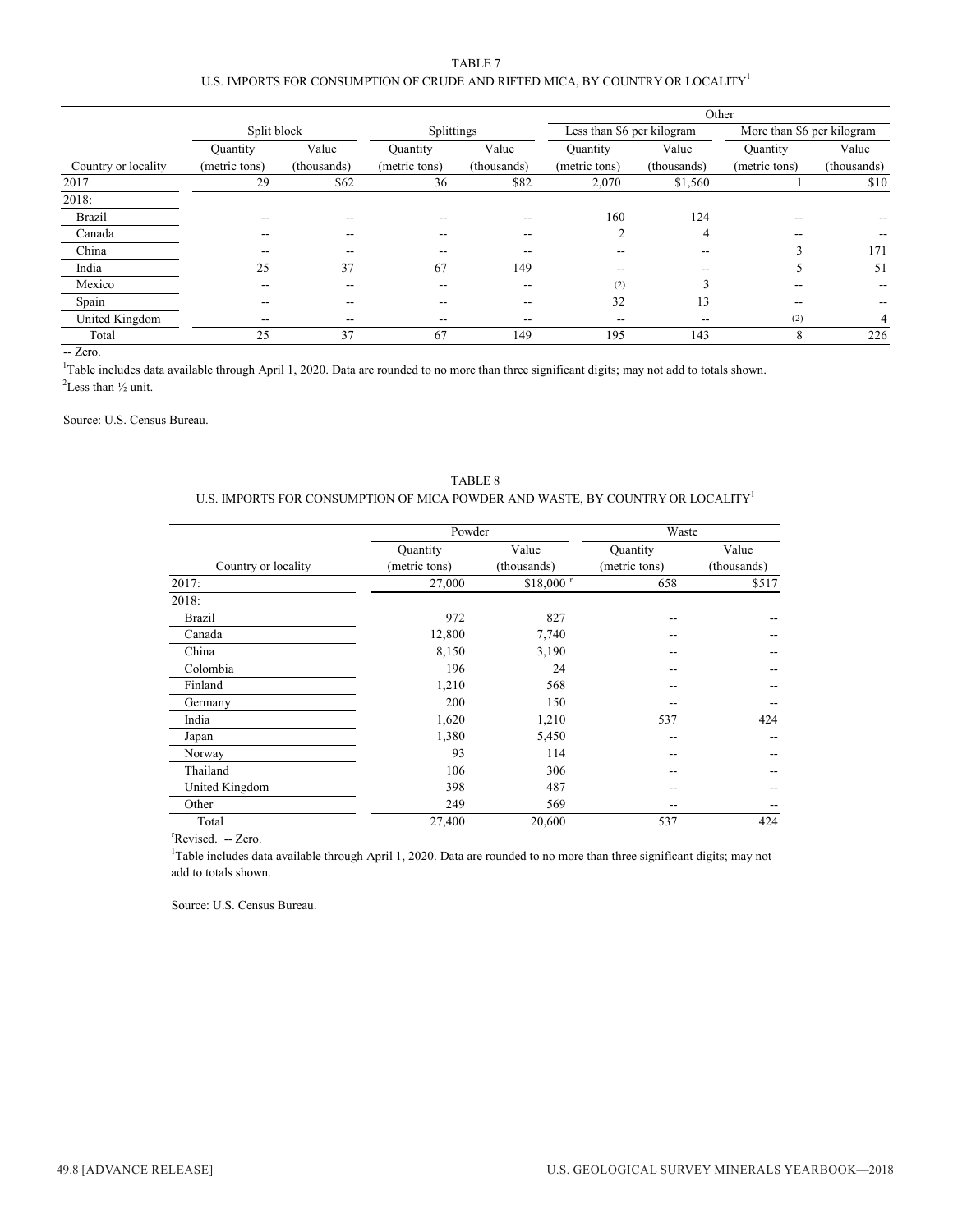TABLE 9

#### U.S. IMPORTS FOR CONSUMPTION OF WORKED MICA, BY COUNTRY OR LOCALITY<sup>1</sup>

|                     | Plates, sheets  |             | Other         |             |  |
|---------------------|-----------------|-------------|---------------|-------------|--|
|                     | <b>Quantity</b> | Value       | Quantity      | Value       |  |
| Country or locality | (metric tons)   | (thousands) | (metric tons) | (thousands) |  |
| 2017                | 1,110           | \$10,700    | 670           | \$4,960     |  |
| 2018:               |                 |             |               |             |  |
| Austria             | 24              | 638         | 49            | 1,160       |  |
| Belgium             | 107             | 1,400       | (2)           | 5           |  |
| Brazil              | 140             | 910         | 169           | 258         |  |
| China               | 561             | 3,170       | 388           | 1,450       |  |
| Czechia             | 40              | 435         | ш             | 27          |  |
| France              | 64              | 547         | 3             | 107         |  |
| Japan               | 22              | 555         | 37            | 219         |  |
| United Kingdom      | 52              | 966         | 26            | 207         |  |
| Other               | 72              | 1,990       | 31            | 1,460       |  |
| Total               | 1.080           | 10,600      | 703           | 4,900       |  |

<sup>1</sup>Table includes data available through April 1, 2020. Data are rounded to no more than three significant digits; may not add to totals shown.

 $2$ Less than  $\frac{1}{2}$  unit.

Source: U.S. Census Bureau.

#### TABLE 10 SUMMARY OF U.S. MICA TRADE  $\mathbf{DATA}^1$

|                          | Scrap and flake mica |                            |               |             | Sheet mica    |             |               |             |
|--------------------------|----------------------|----------------------------|---------------|-------------|---------------|-------------|---------------|-------------|
|                          | Powder               |                            |               | Waste       |               | Unworked    | Worked        |             |
|                          | Ouantity             | Value<br>Value<br>Quantity | Quantity      | Value       | Ouantity      | Value       |               |             |
|                          | (metric tons)        | (thousands)                | (metric tons) | (thousands) | (metric tons) | (thousands) | (metric tons) | (thousands) |
| Exports:                 |                      |                            |               |             |               |             |               |             |
| 2017                     | 6.340                | \$9,040                    | 452           | \$340       |               | \$32        | 702           | \$14,200    |
| 2018                     | 5,780                | 9,350                      | 253           | 298         | 30            | 250         | 656           | 13,600      |
| Imports for consumption: |                      |                            |               |             |               |             |               |             |
| 2017                     | 27,000               | $18,000$ <sup>r</sup>      | 2,730         | 2,080       | 66            | 154         | 1,780         | 15,600      |
| 2018                     | 27,400               | 20,600                     | 732           | 566         | 100           | 412         | 1,790         | 15,500      |
| $\mathbf{r}$             |                      |                            |               |             |               |             |               |             |

r Revised.

<sup>1</sup>Table includes data available through April 1, 2020. Data are rounded to no more than three significant digits.